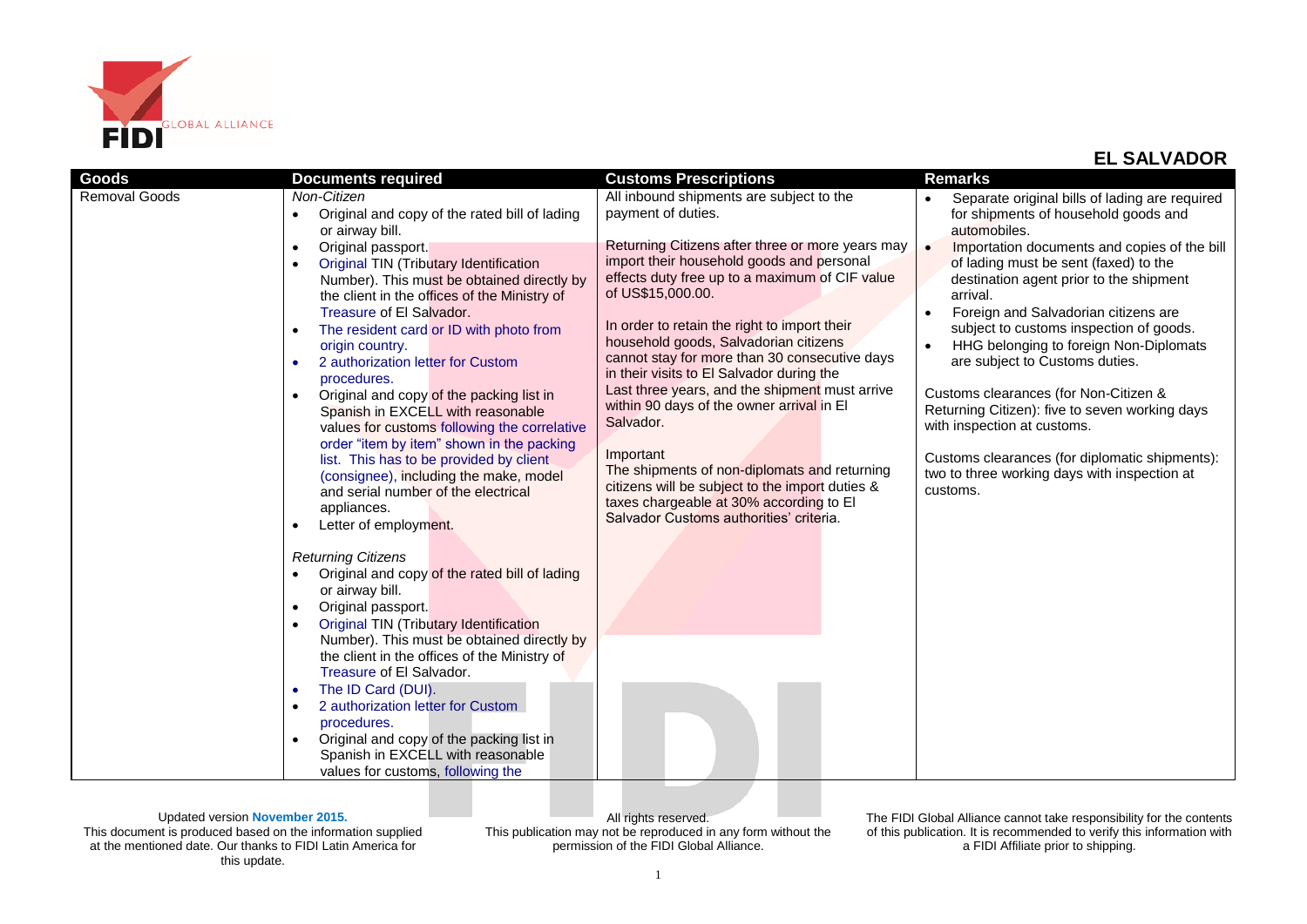

| <b>Goods</b>                | <b>Documents required</b>                                  | <b>Customs Prescriptions</b>                   | <b>Remarks</b>                               |
|-----------------------------|------------------------------------------------------------|------------------------------------------------|----------------------------------------------|
|                             | correlative order "item by item" shown in                  |                                                |                                              |
|                             | the packing list. This has to be provided by               |                                                |                                              |
|                             | client (consignee) including the make,                     |                                                |                                              |
|                             | model and serial number of the electrical                  |                                                |                                              |
|                             | appliances.                                                |                                                |                                              |
|                             | A certificate of Migratory Movement that is<br>$\bullet$   |                                                |                                              |
|                             | obtained at the Immigration General Office                 |                                                |                                              |
|                             | in El Salvador. The consignee must                         |                                                |                                              |
|                             | request and obtain this document                           |                                                |                                              |
|                             | personally.                                                |                                                |                                              |
| Diplomats removals          | Diplomatic shipment                                        | Duty free and subject to customs inspection of | Customs clearance takes approx. two to three |
|                             | Original and copy of the rated B/L or<br>$\bullet$         | goods.                                         | working days.                                |
|                             | Airway-bill.                                               |                                                |                                              |
|                             | Diplomatic franchise.<br>$\bullet$                         |                                                |                                              |
|                             | Original and copy of the rated bill of lading<br>$\bullet$ |                                                |                                              |
|                             | or airway bill.                                            |                                                |                                              |
|                             | Original passport.<br>$\bullet$                            |                                                |                                              |
|                             | Original TIN (Tributary Identification<br>$\bullet$        |                                                |                                              |
|                             | Number). This must be obtained directly by                 |                                                |                                              |
|                             | the client in the offices of the Ministry of               |                                                |                                              |
|                             | Treasure of El Salvador.                                   |                                                |                                              |
|                             | The diplomatic resident card.<br>$\bullet$                 |                                                |                                              |
|                             | 2 Authorization letter for Custom<br>$\bullet$             |                                                |                                              |
|                             | procedures.                                                |                                                |                                              |
|                             | Original and copy of the packing list in<br>$\bullet$      |                                                |                                              |
|                             | Spanish showing a total value of the HHGE                  |                                                |                                              |
|                             | at the end of the packing list (last page) for             |                                                |                                              |
|                             | customs including the make, model and                      |                                                |                                              |
|                             | serial number of the electrical appliances.                |                                                |                                              |
| Wedding trousseaux          | Original and copy of the rated B/L or<br>$\bullet$         | Subject to payment of duties.                  |                                              |
|                             | Airway-bill.                                               | Duty free for diplomats.                       |                                              |
|                             | Original invoice.                                          |                                                |                                              |
|                             | Original and copy of packing list.<br>$\bullet$            |                                                |                                              |
| Inheritance.                | Same as above.                                             | Same as above.                                 |                                              |
| New furniture and Household | Same as above.                                             | Same as above.                                 |                                              |
| goods                       |                                                            |                                                |                                              |

Updated version **November 2015.** This document is produced based on the information supplied at the mentioned date. Our thanks to FIDI Latin America for this update.

All rights reserved. This publication may not be reproduced in any form without the permission of the FIDI Global Alliance.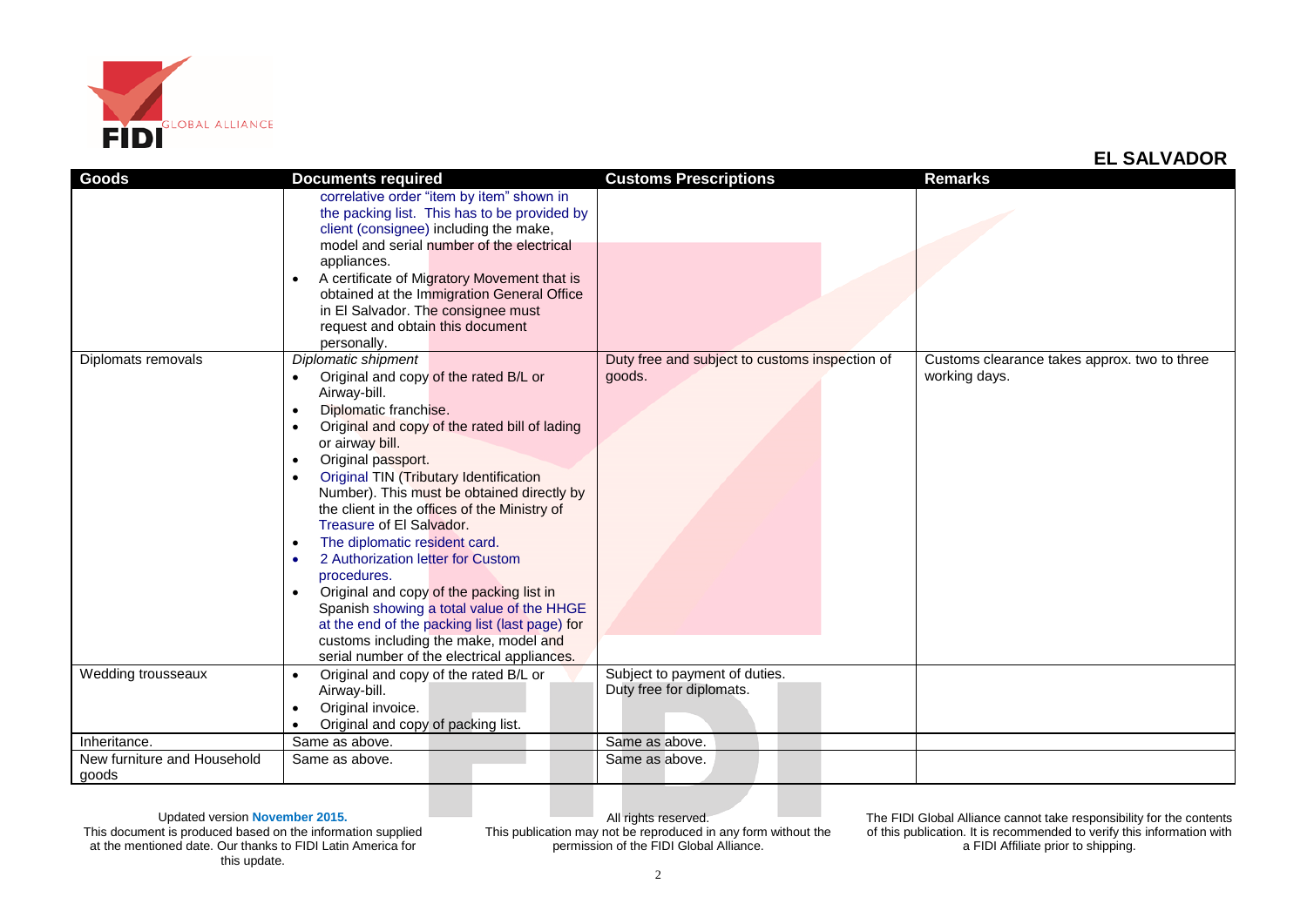

| Goods                                               | <b>Documents required</b>                                                                                                                                                                                                                                                                                                                                                                                                                                                                                                                                                                                                             | <b>Customs Prescriptions</b>                                                                                                              | <b>Remarks</b>                                                                                                                                                           |
|-----------------------------------------------------|---------------------------------------------------------------------------------------------------------------------------------------------------------------------------------------------------------------------------------------------------------------------------------------------------------------------------------------------------------------------------------------------------------------------------------------------------------------------------------------------------------------------------------------------------------------------------------------------------------------------------------------|-------------------------------------------------------------------------------------------------------------------------------------------|--------------------------------------------------------------------------------------------------------------------------------------------------------------------------|
| <b>Works of Art, Antiques</b>                       | Same as above.                                                                                                                                                                                                                                                                                                                                                                                                                                                                                                                                                                                                                        | Same as above.                                                                                                                            | Importers should note that it is prohibited to<br>export a National Work of Art, or Antique, except<br>only as a temporary export.                                       |
| <b>Precious metal objects</b><br>(Jewellery, coins) | Same as above.                                                                                                                                                                                                                                                                                                                                                                                                                                                                                                                                                                                                                        | Same as above.                                                                                                                            |                                                                                                                                                                          |
| <b>Household appliances</b>                         | Same as above.                                                                                                                                                                                                                                                                                                                                                                                                                                                                                                                                                                                                                        | Same as above.                                                                                                                            |                                                                                                                                                                          |
| <b>Electrical appliances</b>                        | Same as above.                                                                                                                                                                                                                                                                                                                                                                                                                                                                                                                                                                                                                        | Same as above.                                                                                                                            |                                                                                                                                                                          |
| <b>Carpets</b>                                      | Same as above.                                                                                                                                                                                                                                                                                                                                                                                                                                                                                                                                                                                                                        | Same as above.                                                                                                                            |                                                                                                                                                                          |
| <b>Motor vehicles.</b>                              | <b>Diplomats</b><br>Original and copy of the rated bill of lading.<br>$\bullet$<br>Original passport.<br>$\bullet$<br>Original of the commercial invoice.<br>$\bullet$<br>Original title of ownership, showing<br>$\bullet$<br>consignee as legal owner.<br>Diplomatic franchise.<br><b>Original TIN (Tributary Identification</b><br>Number). This must be obtained directly by<br>the client in the offices of the Ministry of<br>Treasure of El Salvador.<br>The diplomatic resident card.<br>$\bullet$<br>2 Authorization letter for Custom<br>$\bullet$<br>procedures.<br>Physical Characteristics Form (provided by<br>MUDISA). | <b>Diplomats</b><br>Duty and taxes free<br><b>Foreigners &amp; Non-Citizens</b><br>are subject to the payment of import duties &<br>taxes | Customs clearance takes approx. five to seven<br>working days.<br>Only new and used automobiles will be imported<br>into El Salvador with seven years of<br>Manufacture. |
|                                                     | Foreigners<br>Original and copy of the rated bill of lading.<br>Original passport.<br>$\bullet$<br>Original TIN (Tributary Identification<br>$\bullet$<br>Number). This must be obtained directly by<br>the client in the offices of the Ministry of<br>Treasure of El Salvador.<br>The resident card or ID with photo from<br>$\bullet$<br>origin country.<br>2 authorization letter for Custom<br>procedures.                                                                                                                                                                                                                       | Returning citizen<br>Are subject to the payment of import duties &<br>taxes                                                               |                                                                                                                                                                          |

Updated version **November 2015.** This document is produced based on the information supplied at the mentioned date. Our thanks to FIDI Latin America for this update.

All rights reserved. This publication may not be reproduced in any form without the permission of the FIDI Global Alliance.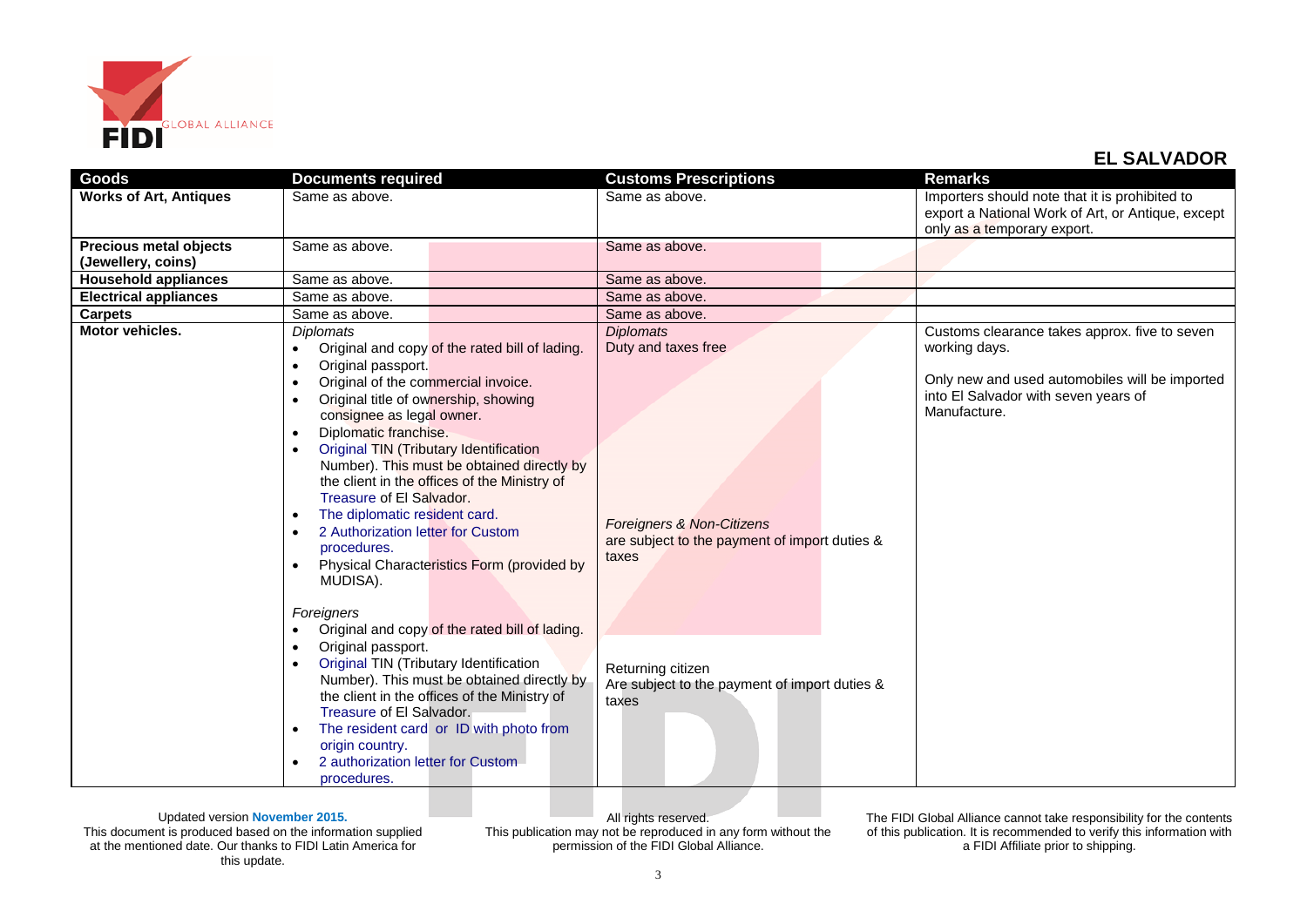

| Goods                       | <b>Documents required</b>                                                                                | <b>Customs Prescriptions</b>  | <b>Remarks</b> |
|-----------------------------|----------------------------------------------------------------------------------------------------------|-------------------------------|----------------|
|                             | Original of the commercial invoice.<br>$\bullet$                                                         |                               |                |
|                             | Original title of ownership, showing<br>$\bullet$                                                        |                               |                |
|                             | consignee as legal owner.                                                                                |                               |                |
|                             | Physical Characteristics Form (provided by<br>$\bullet$                                                  |                               |                |
|                             | MUDISA).                                                                                                 |                               |                |
|                             |                                                                                                          |                               |                |
|                             | <b>Returning Citizens</b>                                                                                |                               |                |
|                             | Original and copy of the rated bill of lading.<br>$\bullet$                                              |                               |                |
|                             | Original passport.<br>$\bullet$                                                                          |                               |                |
|                             | <b>Original TIN (Tributary Identification</b><br>$\bullet$<br>Number). This must be obtained directly by |                               |                |
|                             | the client in the offices of the Ministry of                                                             |                               |                |
|                             | Treasure of El Salvador.                                                                                 |                               |                |
|                             | The resident card or ID with photo from                                                                  |                               |                |
|                             | origin country.                                                                                          |                               |                |
|                             | 2 authorization letter for Custom                                                                        |                               |                |
|                             | procedures.                                                                                              |                               |                |
|                             | Original of the commercial invoice.<br>$\bullet$                                                         |                               |                |
|                             | Original title of ownership, showing<br>$\bullet$                                                        |                               |                |
|                             | consignee as legal owner.                                                                                |                               |                |
|                             | Physical Characteristics Form (provided by                                                               |                               |                |
|                             | MUDISA).                                                                                                 |                               |                |
| Other vehicles (bicycles,   | Same as above.                                                                                           | Same as above.                |                |
| water vehicles)             |                                                                                                          |                               |                |
| Machines, appliances, spare | Original and copy of the rated B/L or Airway<br>$\bullet$                                                | Subject to payment of duties. |                |
| parts.                      | bill.                                                                                                    | Duty free for diplomats.      |                |
| <b>Presents, souvenirs</b>  | Original Invoice.                                                                                        | Same as above.                |                |
|                             | Original and copy of the rated B/L or<br>Airway-bill.                                                    |                               |                |
|                             | Original invoice.                                                                                        |                               |                |
|                             | Original and copy of packing list.<br>$\bullet$                                                          |                               |                |
| Wine                        | THESE ARE FORBIDDEN ARTICLES.                                                                            |                               |                |
|                             |                                                                                                          |                               |                |
| <b>Tins and Food</b>        | THESE ARE FORBIDDEN ARTICLES.                                                                            |                               |                |
|                             |                                                                                                          |                               |                |
|                             |                                                                                                          |                               |                |

All rights reserved. This publication may not be reproduced in any form without the permission of the FIDI Global Alliance.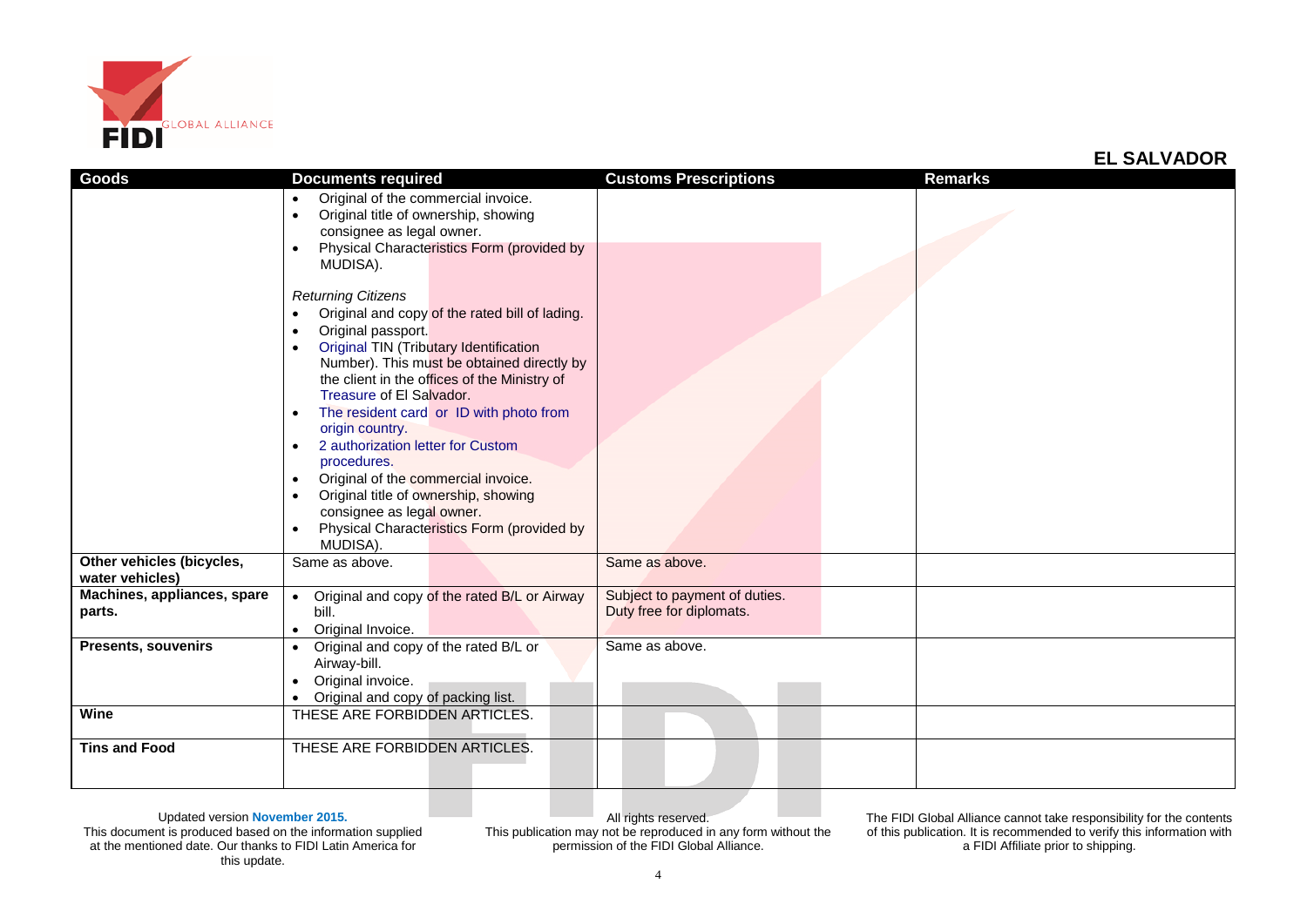

| Goods                             | <b>Documents required</b>    | <b>Customs Prescriptions</b>                                                                                                                                                                                                                                                                                                                                                                                                                                                                                                                                                                                    | Remarks |
|-----------------------------------|------------------------------|-----------------------------------------------------------------------------------------------------------------------------------------------------------------------------------------------------------------------------------------------------------------------------------------------------------------------------------------------------------------------------------------------------------------------------------------------------------------------------------------------------------------------------------------------------------------------------------------------------------------|---------|
| <b>Prohibited Articles</b>        |                              | <b>Prohibited Articles</b><br>The importation of the following items into a                                                                                                                                                                                                                                                                                                                                                                                                                                                                                                                                     |         |
|                                   |                              | container which contain household goods and                                                                                                                                                                                                                                                                                                                                                                                                                                                                                                                                                                     |         |
|                                   |                              | personal effects are forbidden:<br>Food of any kind (including canned food,<br>spices or pet's food).<br>Liquor or wine, Whisky.<br>Perfumes (fragrances).<br>Sprays (of any kind).<br>Shampoos, conditioner, etc.<br>Body Creams (of any kind).<br>Bath Articles (shampoo, creams, soap,<br>shaving cream, etc.).<br>Cleaning Solutions (blench, detergents,<br>soap, liquids to clean glasses or any other<br>surface, etc.).<br>Drugs.<br>$\bullet$<br>Medicine (you can NOT include medicine of<br>any kind).<br>Cigars, cigarettes, etc.<br>Firearms and ammunitions.<br>Pornography material of any kind. |         |
| Medicines, narcotics and<br>drugs | THESE ARE FORBIDDEN ARTICLES |                                                                                                                                                                                                                                                                                                                                                                                                                                                                                                                                                                                                                 |         |
| <b>Plants</b>                     | THESE ARE FORBIDDEN ARTICLES |                                                                                                                                                                                                                                                                                                                                                                                                                                                                                                                                                                                                                 |         |



Updated version **November 2015.** This document is produced based on the information supplied at the mentioned date. Our thanks to FIDI Latin America for this update.

permission of the FIDI Global Alliance.